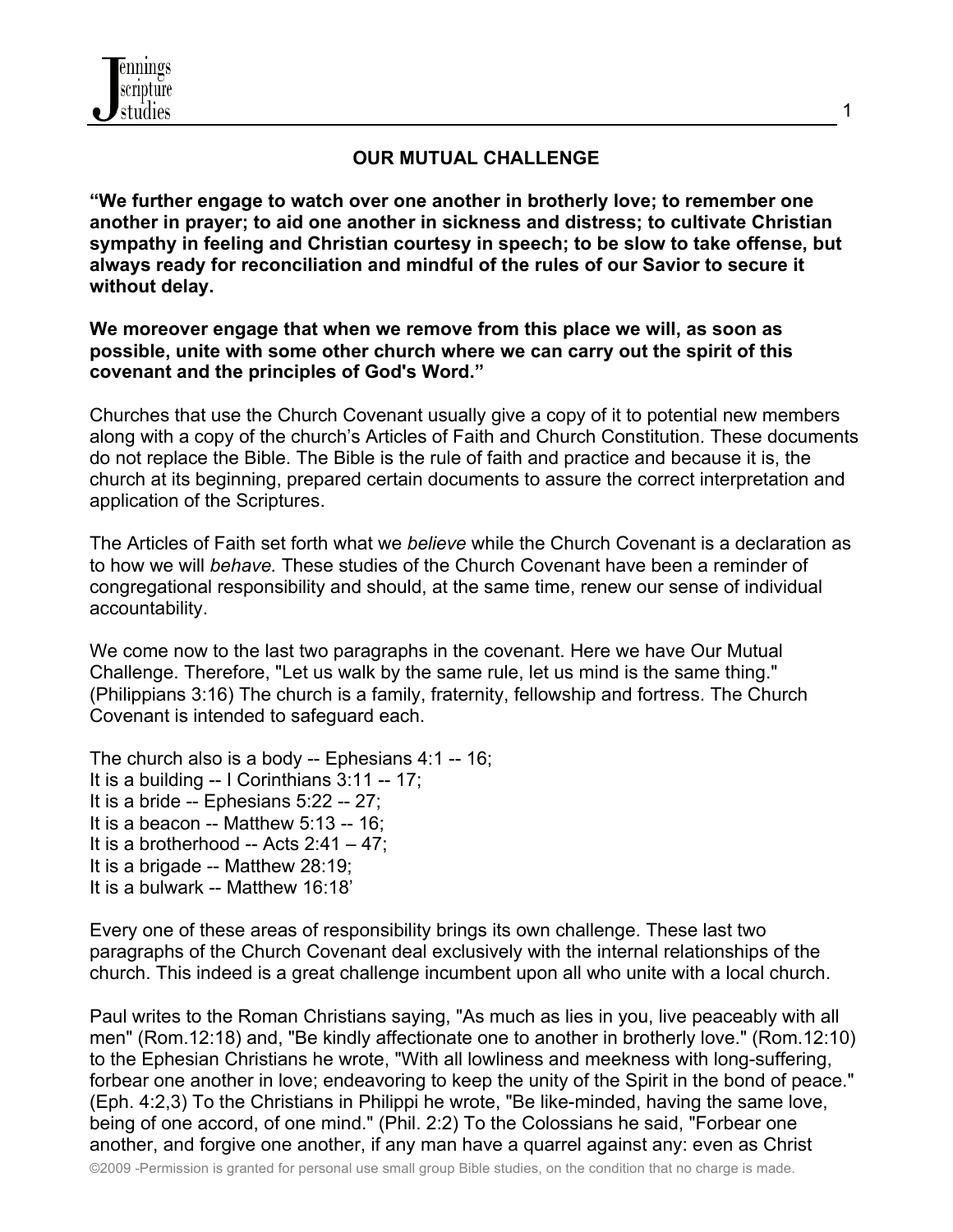forgave you, so also do you." (Col. 3:13)

His tone in each instance was conciliatory. He was fostering unity and harmony within the brotherhood and family. That is the mutual challenge in the last two paragraphs of the Church Covenant. **Let** us examine them as follows:

#### **WE ARE CHALLENGED TO DEMONSTRATE CHRISTIAN GOODNESS.**

*"We further engage to watch over one another in brotherly love; to remember one another in prayer; to aid one another in sickness and distress…."*

How can we do a Christian goodness? There are three ways suggested here:

**A. Look out for one another.** "*watch over one another…."*

We should watch out for one another, not like Cain, not like Joseph's brothers or not like Judas. We are our brother's keeper!

**B. Look up for one another.** *"….to remember one another in prayer….."*

**C. Look in on one another.** *"….to aid one another in sickness and distress…."* "Bear one another's burdens" (Gal. 6:2) "Given to hospitality." (Rom. 12:13)

**Illustration:** A teacher asked the children in a Sunday school class, "Why do you love God?" Several different answers were given but the one she liked the best was, "I guess it just runs in the family." In the Church Covenant we pledge to demonstrate Christian goodness because "It just runs in the family!"

## **WE ARE CHALLENGED TO DEVELOP CHRISTIAN GRACES.**

*"….to cultivate Christian sympathy in feeling and Christian courtesy in speech…."*

Recipients of grace should live gracefully. I Corinthians 12:25, 26 admonishes believers as follows: "…. members should have the same care for one another. And if one member suffers, all the members suffer; or if one member is honored, all the members rejoice."

Members pledge *"to cultivate"* certain graces. *"To cultivate"* means "to develop, improve, to help grow." There are two questions that come to mind: (1) Are we cultivating our own Christian graces, and (2) are we encouraging the development of Christian graces in others? What, specifically, does the Covenant address?

**A. Develop The Grace of Sympathy.** *"….to cultivate Christian sympathy…."*

"Sympathy" is "the act or capacity of entering into or sharing the feelings or interests of another." Edmund Burke said, "Next to love, sympathy is the divinest passion of the human heart." One tribe of North American Indians described sympathy as "two hearts pulling one load."

There is within all of us at one time or another a craving for sympathy. Often we can do nothing but sympathize, but how it helps the one and distress! Romans 12:15 urges us to "Rejoice with those who rejoice, and weep with those who weep." To share in ones sorrow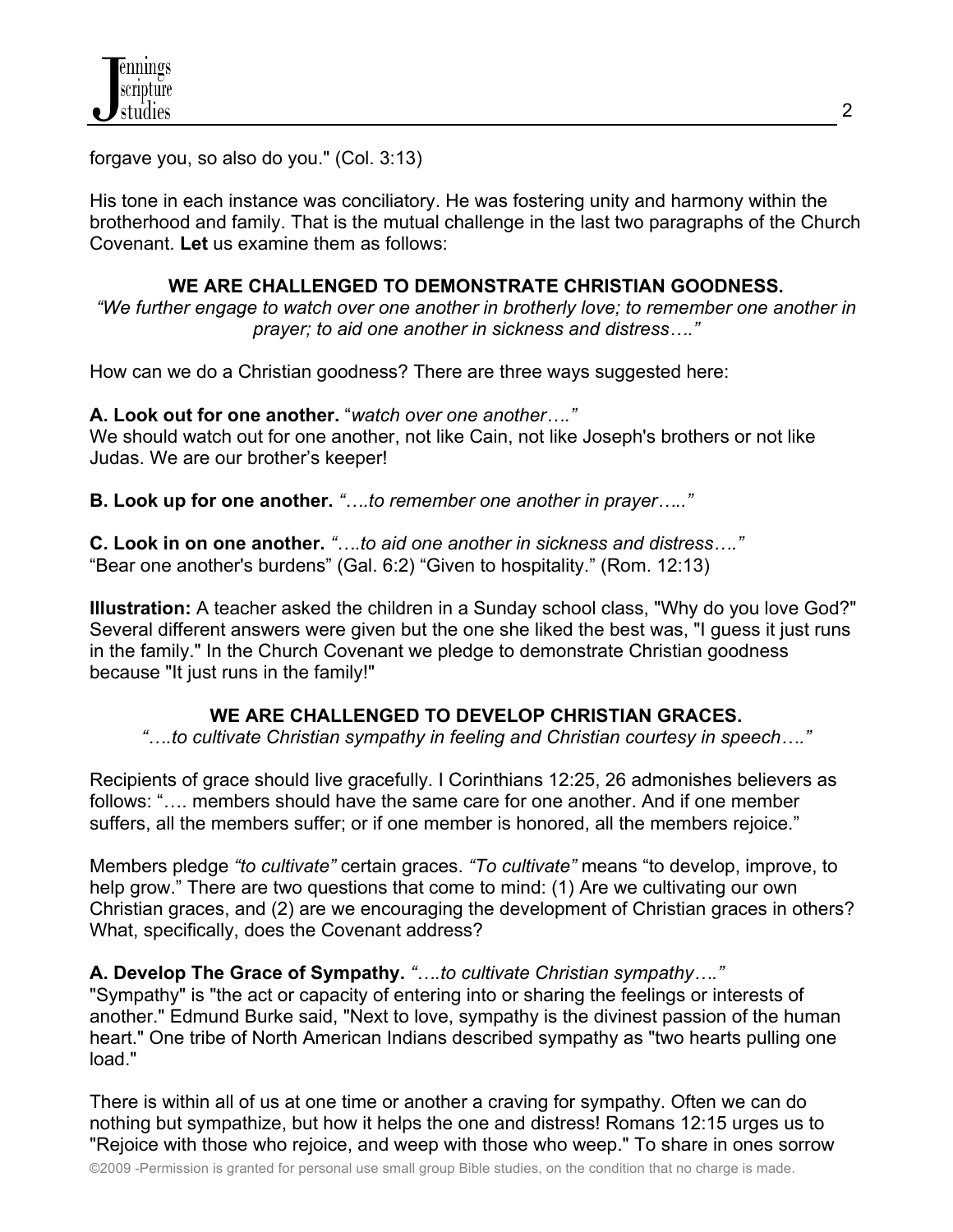or joy is to show sympathy. Alexander Pope left us these lines: "Teach me to feel another's woe, To hide the fault I see; The mercy I to others show, That mercy show to me."

**Illustration:** In the early days of the American West, a U.S. government Indian Agent showed special kindness to the Saddle Mountain Mission Indians. When his son suffered an injury and had to have his leg amputated the Indians sent a message to him as follows, "We have learned with great sorrow that your son whom you love very dearly, has suffered the loss of a leg. We are poor Indians and cannot help except to put our heads together with you for him. When a big storm comes, our horses bunch together and stand with their heads down trying to keep each other warm. A storm has come to you and we put our heads together and bow down with you and put our hearts beside yours in your trouble." That is a good illustration of sympathy!

**B. Develop The Grace Of Courtesy. "….***and Christian courtesy in speech…."* Let us review some of the many statements in God's word about our speech:

Proverbs 15:1 - "A soft answer turns away wrath: but grievous words stir up anger." Proverbs 16:13 - "Righteous lips are the delight of kings; and they love him that speaks right." Proverbs 25:11 - "A word fiddly spoken is like apples of gold in pictures of silver." First Corinthians 15:33 - "Evil communications corrupt good manners." Ephesians 4:29 - "Let no corrupt communication proceed out of your mouth, but that which is good to the use of edifying, that it may minister grace to the hearers."

It is not always what you say but how you say it which counts. One can say the right thing in the wrong way. The tone of voice can make all the difference. A young man once said, "it was not so much what my mother said to me that I remember but how she said it. Even when she's severely review committee has scolded me, there was a sincerity and tenderness and love in her voice.

Have you noticed the coarseness with which worldly persons address each other? Over the years that coarseness has found its way into church fellowships and not a few church splits are the result of discourteous speech between brothers and sisters in Christ. These things ought not so to be!

The tongue is a small member, And bone doth lack; But a stroke therewith Can break another's back!"

"Pleasant words are as a honeycomb, sweet to the soul, and health to the bones." (Prov.16:24)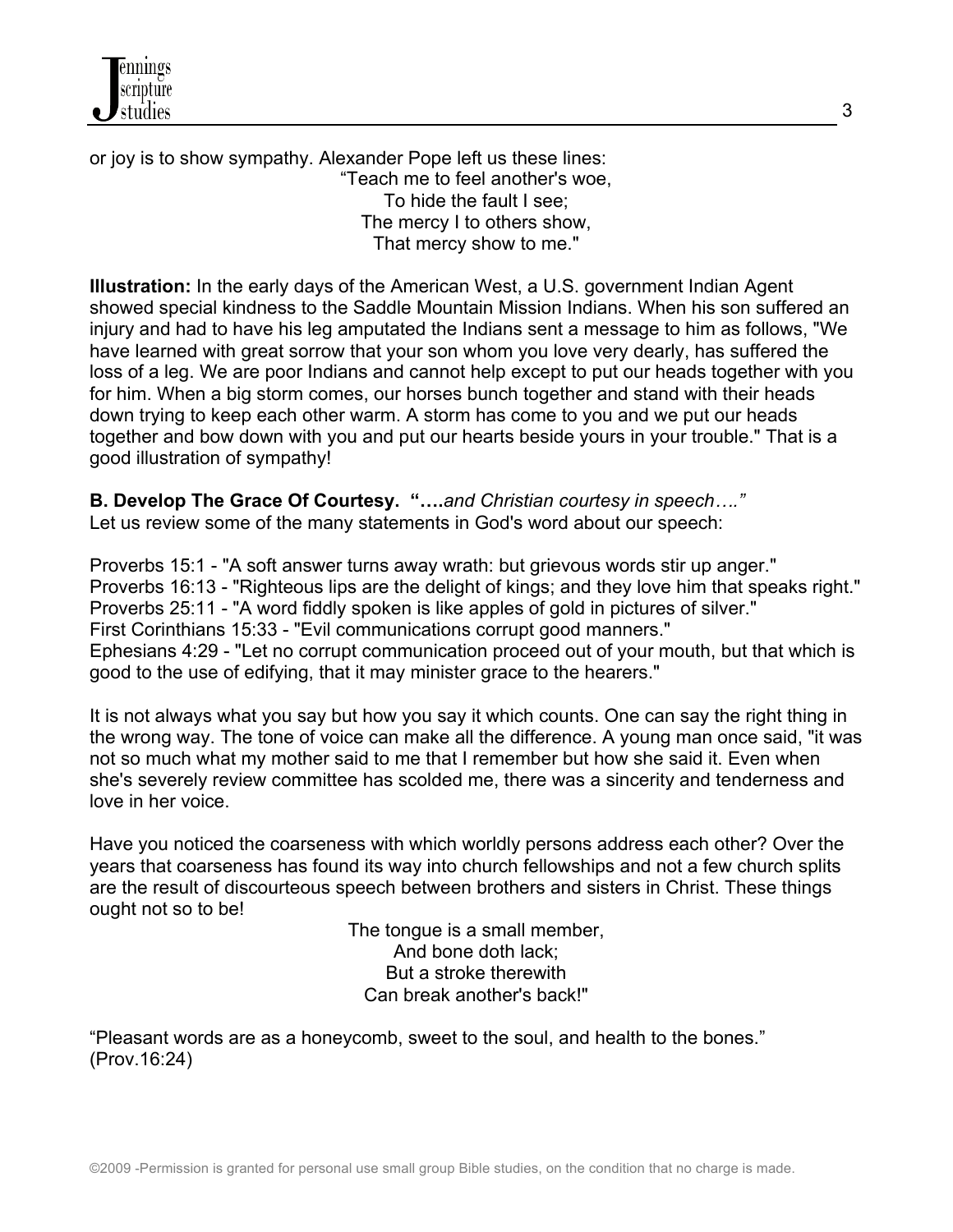

## **WE ARE CHALLENGED TO DEVELOP CHRISTIAN GROWTH.**

*"…..to be slow to take offense, but always ready for reconciliation and mindful of the rules of our Savior to secure it without delay."*

The challenge here is to display Christian growth in two ways:

**A. Growth In Personal Discipline.** "…..*"…..to be slow to take offense…."* Growth in personal discipline is evidenced by:

1. Controlled reactions. *"…. be slow to take offense…."* 

That is, be slow to get your feelings hurt! Control your actions and reactions! Remember, you cannot carry loads with a chip on your shoulder! James 1:19-20 says, "My beloved brethren, let every man be swift to hear, slow to speak, slow to wrath: for the wrath of man works not the righteousness of God."

Did you hear about the fly that flew into the open window of a butcher shop? The butcher had left a roll of bologna on the chop block and the fly landed on the bologna and after eating its fill flew out the window and landed on a shovel handle that was sticking upright in a sawdust pile. After a brief rest it then flew off and immediately hit the ground and broke its neck. The moral of the story is this, never fly off the handle when you are full of baloney!

#### 2. Continuous reconciliation. "….*always ready for reconciliation and mindful of the rules of our Savior to secure it without delay."*

The word "reconcile" means "to cause to be friendly again, to bring back into harmony." Some Christians appear to be angry all the time. An angry disposition will be reflected in an angry appearance which is certainly not winsome. Resolve that you are not going to go through life as an angry person. If you feel that you have been wronged, forgive and move on! Life is too short to allow anyone or anything to rob you of the joy and peace that Jesus Christ wants you to experience and that the Holy Spirit who indwells you desires to impart.

## **B. Growth In Perpetual Discipleship.**

*"We moreover engage that when we remove from this place we will, as soon as possible, unite with some other church where we can carry out the spirit of this covenant and the principles of God's Word."* 

How can I perpetually grow in discipleship? The answer is, by continuing your commitment to Jesus Christ and his Church, as is pledged in the last paragraph of the Church Covenant. Some people, when they relocate geographically, also relocate spiritually. That is, having moved away to a new community they postpone seeking for a good Bible teaching church where they can be led and fed and join in with that congregation to help advance the work of God.

Don't become a dropout casualty. Don't go AWOL! A true Christian is a soldier in the army of Jesus Christ and ought to always be identified with a company of Christians. Not to be is to be absent without leave - or in Army lingo, AWOL.